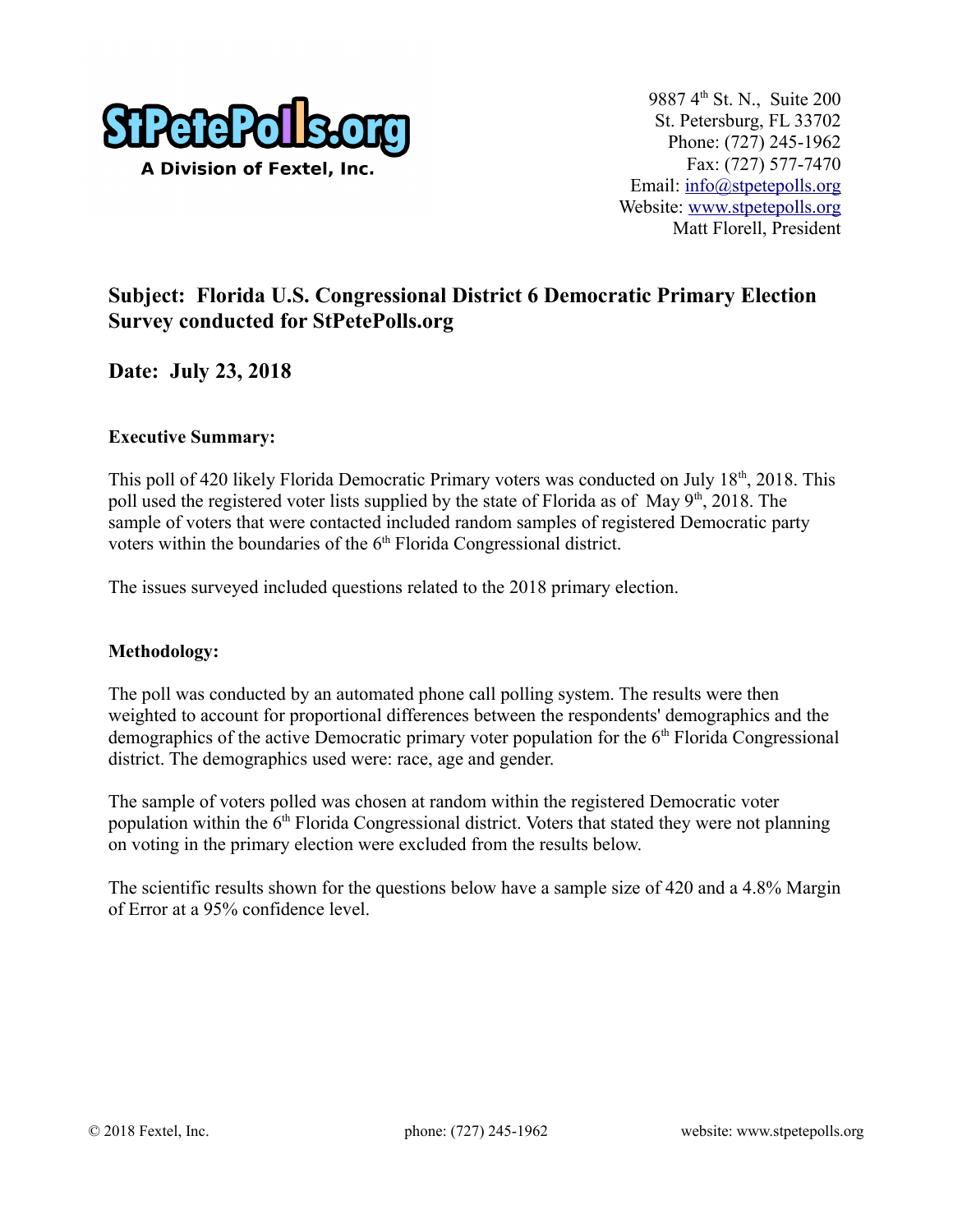# **Summary of Scientific Results:**

**If the Democratic Primary for the U.S. Congressional District 6 seat were held today, who would you vote for: Stephen Sevigny, Nancy Soderberg, or John Upchurch?** 

| Sevigny:   | 10.2% |  |  |
|------------|-------|--|--|
| Soderberg: | 30.3% |  |  |
| Upchurch:  | 13.1% |  |  |
| Undecided: | 46.4% |  |  |